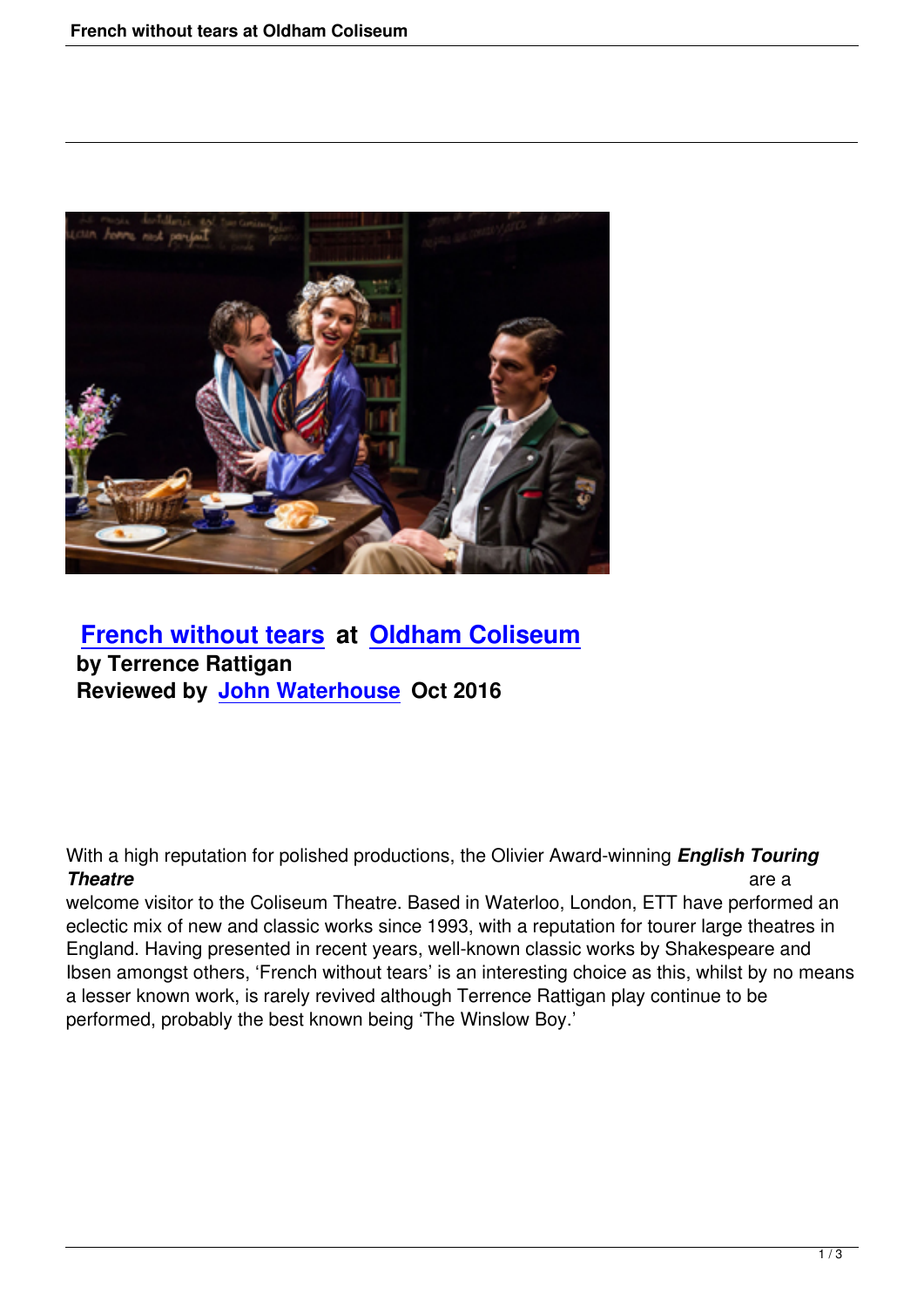'French without tears' was written in 1936 and is very much a play of its time, set in the kind world inhabited by the likes of Noel Coward, Oscar Wild and P.G. Wodehouse, where the wealthier elements of society live fashionable, sophisticated lives with only a vague awareness that some other sections of society have to work for a living. The play is not a social commentary but deals in a light-hearted way with the etiquettes and nuances underlying surface relationships amongst a group of young Englishmen learning French.

In the words of Dan Rebellato of the Royal Holloway, University of London, this is a comedy of manners but Rattigan aimed for more realistic observations of life than the frivolities of the likes of Coward. 'French without tears' may not have incisive wit of a plays like 'Present laughter' and 'Hay Fever' but the play is not a farce and against a familiar backdrop of unspoken desires and rivalries for affections are some keen observations about masculinity, which provide a strange resonance to today's changing world in which a host of major Western countries have almost simultaneously found themselves being lead by women whilst certain male politicians in the European parliament have resorted to fisticuffs and then blamed the other for starting it.

The language and phrasing of this play may sound archaic to many and the timing reflects an age when the pace was slower but there is a constant energy to 'French without tears', with sharp dialogue carried by an excellent cast. The overall production was very stylish, presenting an authentic image of a country house in the 1930's, with excellent costuming and hairstyles to match. Florence Roberts shines as stylish and glamorous Diana Lake with Joe Eyre with a great performance as the outwardly confident Kit Neilan. Mention must also be made of David Whitworth who endearingly played the mature tutor, Monsieur Maingot.

All performances were good and the actors gave the impression that 'French without tears was fun to perform. Plays like this need to be revived from time to time not just as fun entertainment but as living records of bygone times and manners running alongside perennially relevant themes and issues. This was an enjoyably night and very much a visual spectacle as well as a